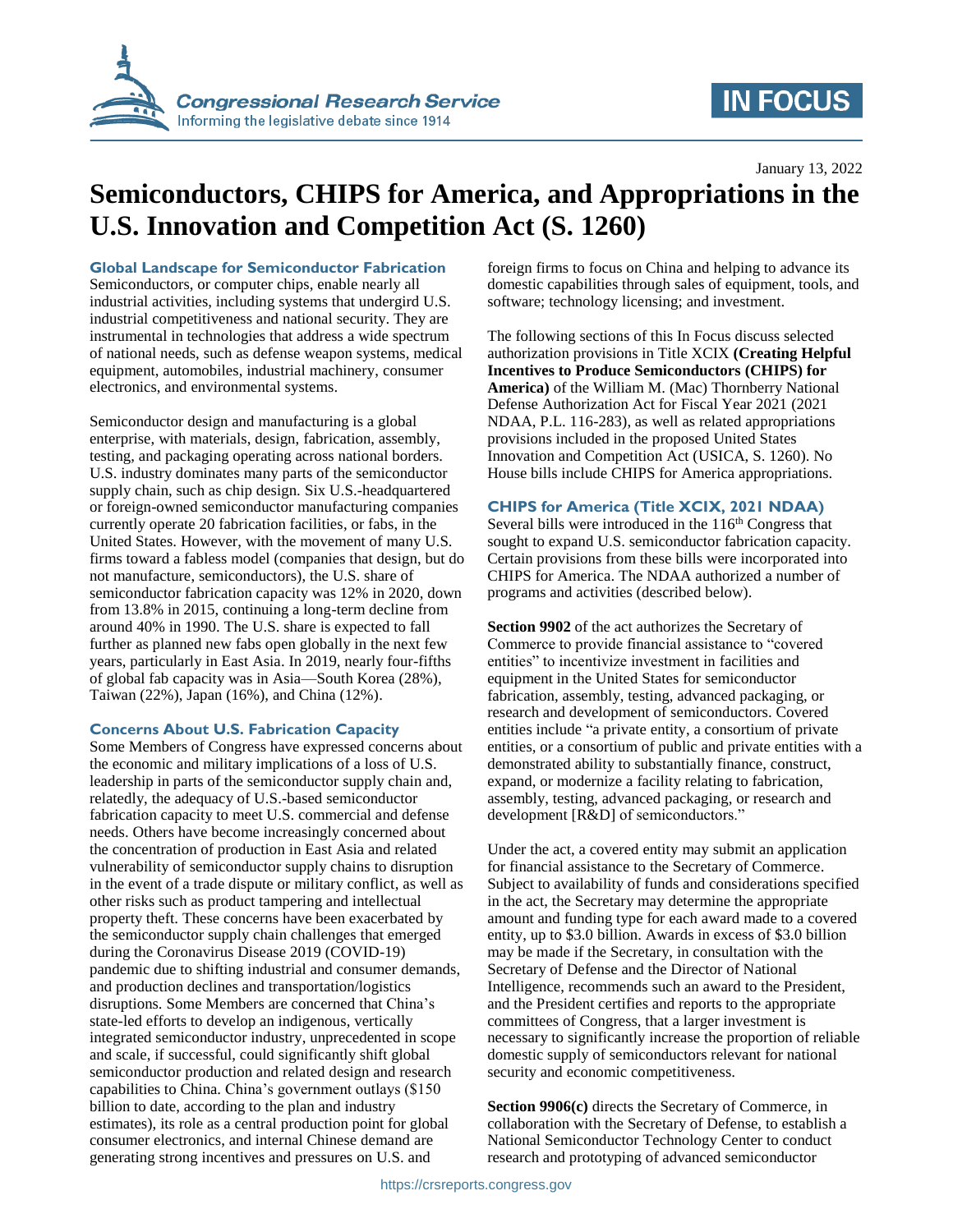(e), and (f)

technology to strengthen the economic competitiveness and security of the domestic supply chain. The center is to be operated as consortium, with participation from the private sector, the Department of Energy, and the National Science Foundation. The center's work is to emphasize advanced test, assembly, and packaging capability in the domestic semiconductor ecosystem; materials characterization, instrumentation and testing for next-generation microelectronics; virtualization and automation of maintenance of semiconductor machinery; and metrology for security and supply chain verification.

**Section 9906(d)** directs the Secretary of Commerce to establish a National Advanced Packaging Manufacturing Program, led by the Director of the National Institute of Standards and Technology (NIST), to strengthen semiconductor advanced test, assembly, and packaging capability in the United States, and to coordinate its efforts with the National Semiconductor Technology Center, authorized by Section 9006(c), and the Manufacturing USA institute, authorized by Section 9006(f) (discussed below).

**Section 9906(e)** authorizes the Director of NIST to conduct an R&D program to enable advances and breakthroughs in measurement science, standards, material characterization, instrumentation, testing, and manufacturing capabilities for next-generation microelectronics metrology, and to ensure U.S. competitiveness and leadership in microelectronics.

**Section 9906(f)** authorizes the establishment of a Manufacturing USA institute to pursue research in support of the virtualization and automation of maintenance of semiconductor machinery; the development of new advanced test, assembly and packaging capabilities; and the development and deployment of educational and skills training curricula needed to support the industry sector and to ensure the United States can build and maintain a trusted and predictable talent pipeline.

#### **USICA Appropriations for CHIPS for America**

USICA passed the Senate on June 8, 2021, by a vote of 68- 32. Section 1002(a) would provide emergency appropriations for certain activities authorized in CHIPS for America:

- \$39.0 billion for the semiconductor incentives authorized by Section 9902 of P.L. 116-283, including \$19.0 billion for FY2022 and \$5.0 billion for fiscal years 2023 through 2026;
- \$2.0 billion in FY2022 for the establishment of the National Semiconductor Technology Center authorized by Section 9906(c) of P.L. 116-283;
- \$2.5 billion in FY2022 for the National Advanced Packaging Manufacturing Program authorized by Section 9906(d) of P.L. 116-283; and
- \$500.0 million for NIST microelectronics research authorized by Section 9906(e) of P.L. 116-283 and the semiconductor research-focused Manufacturing USA institute authorized by Section 9906(f) of P.L. 116-283.

USICA would also provide additional funding for activities authorized by Section  $9906(c)$ , (d), (e), and (f) of P.L. 116-283, in aggregate, for FY2023 (\$2.0 billion), FY2024 (\$1.3 billion), FY2025 (\$1.1 billion), and FY2026 (\$1.8 billion).

These appropriations, totaling \$50.2 billion over the FY2022-FY2026 period, are summarized in **[Table 1](#page-1-0)**.

#### <span id="page-1-0"></span>**Table 1. S. 1260 Appropriations for CHIPS for America (Title XCIX of P.L. 116-283) Provisions** (in billions of dollars)

| P.L. 116-283<br><b>Section</b> | <b>FY</b><br>2022 | FY<br>2023 | FY<br>2024 | FY<br>2025 | FY<br>2026 | <b>Total</b> |
|--------------------------------|-------------------|------------|------------|------------|------------|--------------|
| 9902                           | 19.0              | 5.0        | 5.0        | 5.0        | 5.0        | 39.0         |
| 9906(c)                        | 2.0               |            |            |            |            | 2.0          |
| 9906(d)                        | 2.5               |            |            |            |            | 2.5          |
| $9906(e)$ and (f)              | 0.5               |            |            |            |            | 0.5          |
| $9906(c)$ , (d),               |                   | 2.0        | 1.3        | IJ         | 1.8        | 6.2          |

**Source:** CRS analysis of P.L. 116-283, S. 1260.

**Note:** Table does not include appropriations for two related funds established in S. 1260 but not mentioned in P.L. 116-283. See text.

Total 24.0 7.0 6.3 6.1 6.8 50.2

Section 1002(b) of USICA also would establish a CHIPS for America Defense Fund to support research, development, test and evaluation; workforce development; and other requirements unique to the Department of Defense and the intelligence community. The act would provide appropriations of \$400 million per year for fiscal years 2022-2026 for the fund.

Section 1002(c) of USICA would establish a CHIPS for America International Technology Security and Innovation Fund to provide for international information and communications technology security and semiconductor supply chain activities, among other things. The act would provide appropriations of \$100 million per year for fiscal years 2022-2026 for the fund.

### **Related CRS Products**

CRS Report R46581, *Semiconductors: U.S. Industry, Global Competition, and Federal Policy*, by Michaela D. Platzer, John F. Sargent Jr., and Karen M. Sutter.

CRS Report R46703, *Manufacturing USA: Advanced Manufacturing Institutes and Network*, by John F. Sargent Jr..

CRS Report R46767, *China's New Semiconductor Policies: Issues for Congress*, by Karen M. Sutter.

**John F. Sargent Jr.**, Specialist in Science and Technology **Policy** 

**Karen M. Sutter**, Specialist in Asian Trade and Finance